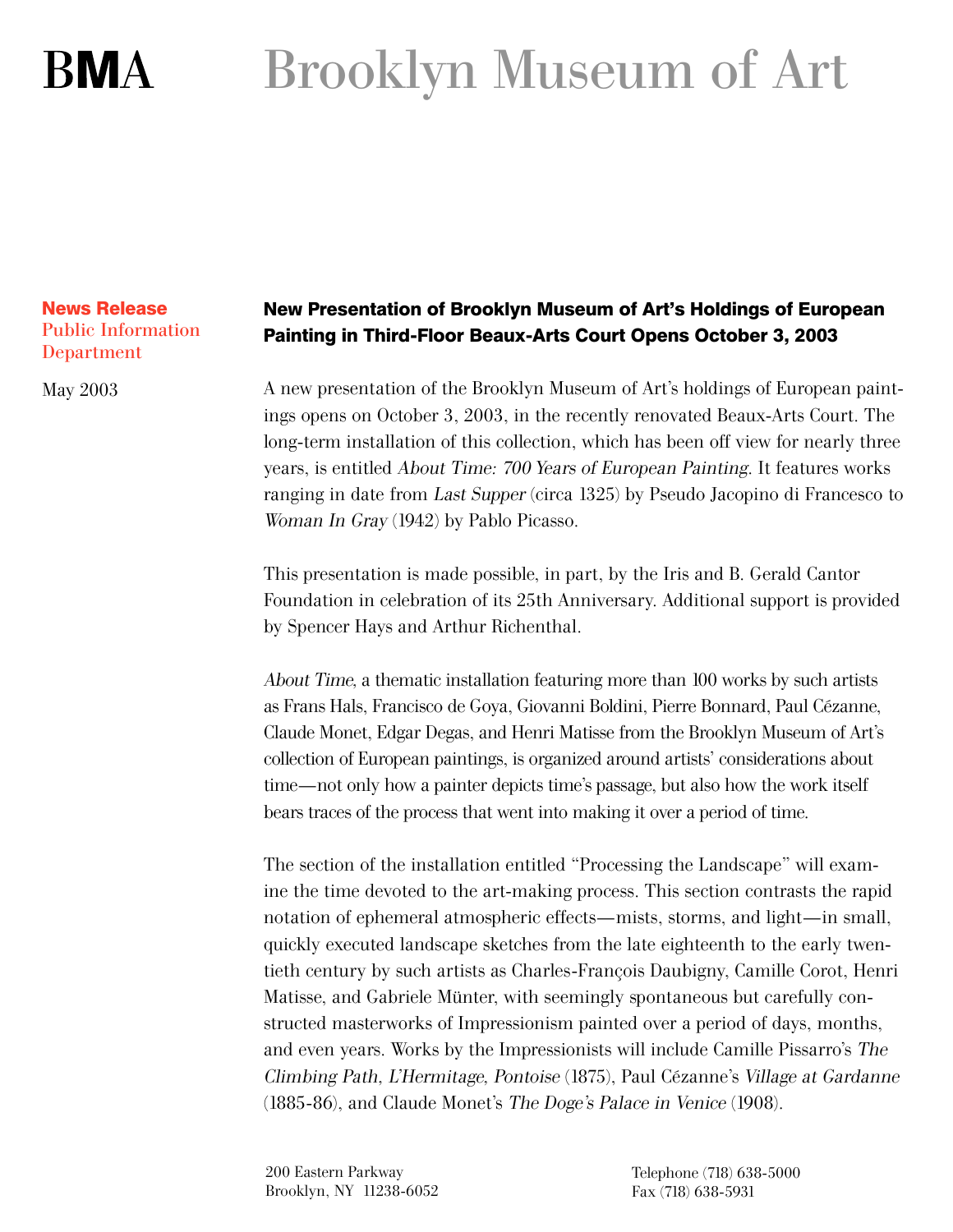About Time page 2

Another section, "Rural and Urban Rhythms," is composed of genre scenes and landscapes from the seventeenth through the early twentieth century. It explores explicit notations of time's passage, including the natural rhythms of daily and seasonal cycles, as well as the manner in which people pass their days and years, through scenes of work and leisure. Such rural labors as shepherding, as portrayed in Jean-François Millet's The Shepherd Tending His Flock (1866), and harvesting, as seen in Jules Breton's *End of the Working Day* (1876), will be contrasted with such scenes of conviviality as Woman Pouring Wine (circa 1650) by Gerard ter Borch II and Peasant at a Window (circa 1660) by Adriaen van Ostade. The daily routines of city life are depicted in Shops, Boulevard des Batignolles (circa 1904) by Pierre Bonnard and Woman Drying Herself (Femme au Tub) (1884–86) by Edgar Degas.

"Narrative Strategies" examines the ways in which artists distill powerful, complicated narratives into a single, telling moment or a limited series of events. Included in this section are Davide Ghirlandaio's Scene from Boccaccio's Nastagio degli Onesti (after 1483), an episodic narrative in which several significant moments in a tale are displayed in consecutive order; Giulio Campagnola's Venus and Mars (circa 1510), a retelling of ancient classical myth as well as an allegory of peace; Théodore Géricault's Study for "The Wounded Cuirassier" (1814), in which the drama of a larger tale is conveyed through a pairing of horse and rider; Eugène Delacroix's Desdemona Cursed by Her Father (circa 1852), and Degas' Mademoiselle Fiocre in the Ballet "La Source," (circa 1867–68), which depict scenes from the theater and literature. Also included will be such small-format history pictures as Albrecht de Vriendt's Philip the Good Conferring the Order of the Golden Fleece (1880), which underscores a significant moment in a nation's history and emphasizes jewel-like detail to convey a sense of accuracy.

The section "Tracing the Figure" addresses the enduring interest in the human figure—from straightforward portraiture of known individuals to timeless depictions of the human form. Portraits of such identifiable individuals as Jean de Carondelet (circa 1530) by Jan Vermeyen, Tadeo Bravo de Rivero (1806) by Francisco de Goya, and Portrait of Anita Ramirez in Black (1916) by Ignacio Zuloaga offer an opportunity to examine the means with which artists and their patrons jointly created visual identities through facial expression, bodily gesture, costume and setting. These works also serve as a record of a sitter's status and physical appearance at a specific moment in time. Other artists, including Camille Corot and Lajos Tihanyi, present broad—even timeless—generalizations of ethnic, regional, national, and professional types with Young Woman of Albano